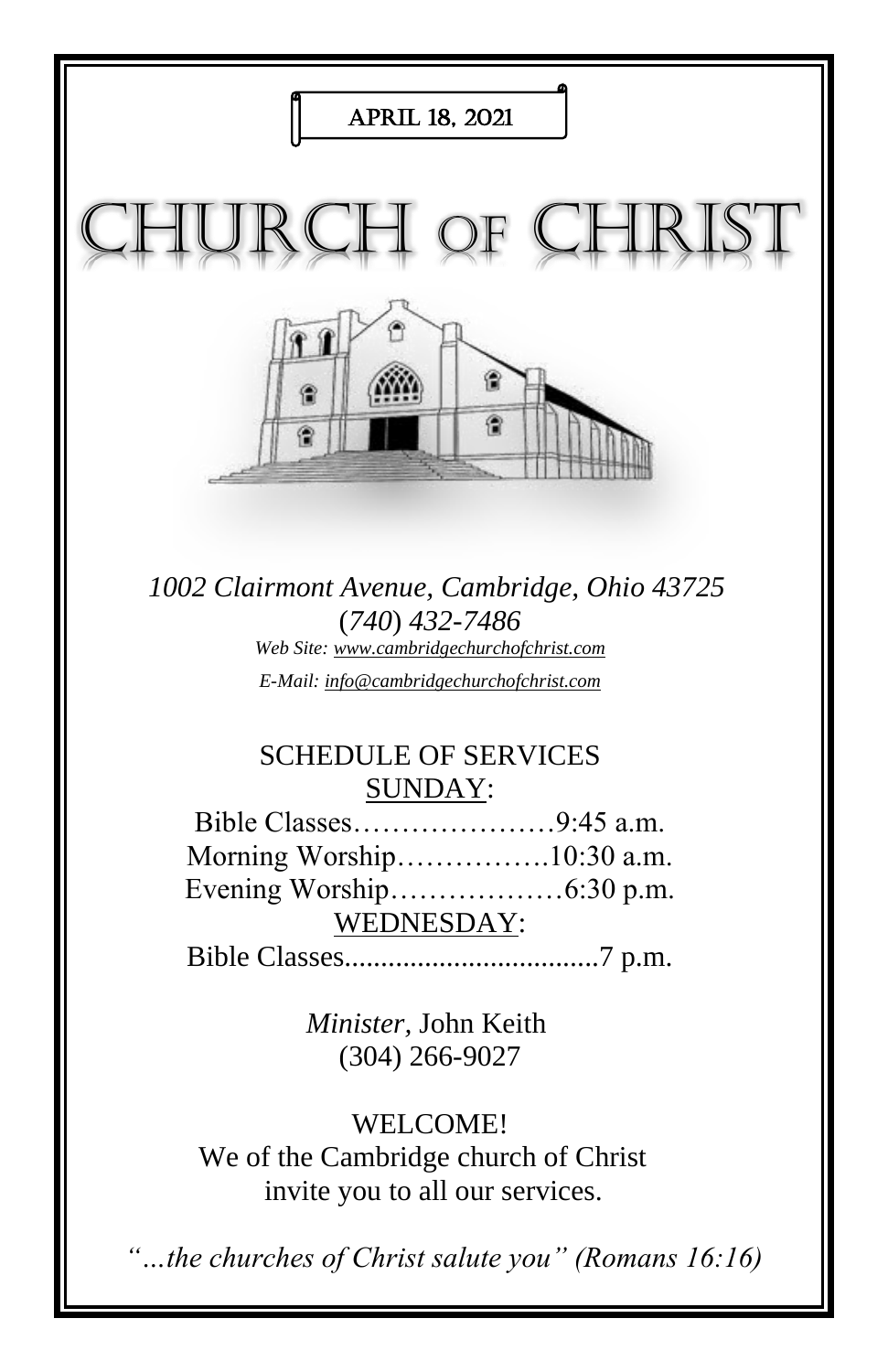#### **INTRODUCTION**: **Psalm 95**

- 1. Psa. 95 is attributed to David (cf. Heb. 4:7).
- 2. Outline.
	- A. Admonition to Worship God (1-2).
	- B. Motivation to Worship God (3-7).
	- C. Admonition to Hear God (8-11).
- 3. Our focus: "To day if you will hear his voice" (7).
	- A. Necessity of hearing God's voice
	- B. Urgency of hearing God's voice

### **I. NECESSITY OF HEARING GOD'S VOICE.**

- A. No audible speaking from God to man today.
	- 1. God did in the past (Heb. 1:1).
	- 2. God speaks to us through the N.T.
	- 3. Some claim that God speaks audibly to them today—EX: Neal Walsh, *Conversations with God*.
- B. God Speaks Through Creation (Psa. 19:1-3; Rom. 1:20).
	- 1. God Speaks Through Providence (Esth. 4:14; Acts 14:17).
- C. God Speaks Through the Conscience of Man (Rom. 2:14).
- D. God Speaks Through His Written Record—the Bible
	- 1. This communication from God is Objective, Verifiable Can be studied and analyzed.
	- 2. "To really hear God's word is to obey God's word" (Mt. 7:21, 24-27).

#### **II. THE URGENCY OF HEARING GOD'S VOICE**.

- A. Because Man is Susceptible to Deception.
	- 1. The Man of God & the Old Prophet (1 Ki. 13)
	- 2. The Sadducees— (Mt. 22:29).
- B. Because Man is Susceptible to Hardening.
	- 1. Man's heart  $\&$  soul can be hardened beyond sensitivity to spiritual truths (Heb. 3:12-13; 1 Tim. 4:1-3).
	- 2. In each case of conversion in Acts, hearers of the Gospel could immediately understand the facts and determine whether they needed to respond—the Philippian jailor responded the same hour of the night (Acts 16:33).
- C. Because Life is Uncertain.
	- 1. The Rich Fool (Lk. 12:13-21).
	- 2. The longest human life is at best a brief vapor in time— (Jas. 4:14).
- D. Because after death, there are no more opportunities.
	- 1. Whatever one experiences beyond death, it will be what you prepare for before death (Heb. 9:27.
	- 2. Ten Virgins (Mt. 25:1-13).

### **CONCLUSION**:

- 1. God speaks to us in many ways: creation, providence, conscience, and the Bible.
- 2. If you refuse to hear Him today, when you finally do hear Him, He will say to you, "Depart from Me; I never knew you".
- 3. Hear Him today and respond in obedience to His loving commands.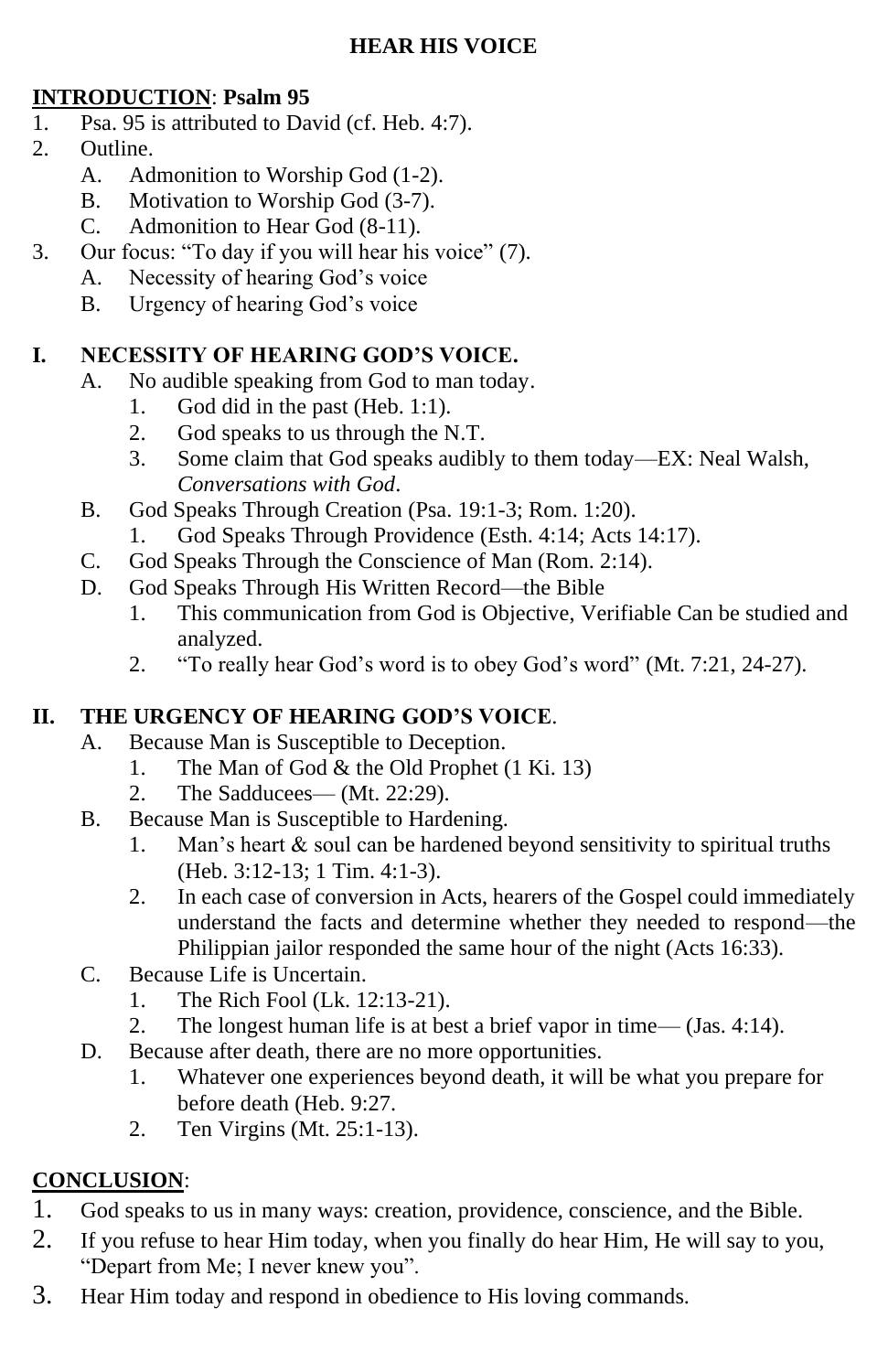## **CAUTION AHEAD** Roger Rush

"*Let the elders who rule well be considered worthy of double honor, especially those who labor in preaching and teaching. For the Scripture says, "You shall not muzzle an ox when it treads out the grain," and, "The laborer deserves his wages." Do not admit a charge against an elder except on the evidence of two or three witnesses. As for those who persist in sin, rebuke them in the presence of all, so that the rest may stand in fear.* 

*In the presence of God and of Christ Jesus and of the elect angels I charge you to keep these rules without prejudging, doing nothing from partiality. Do not be hasty in the laying on of hands, nor take part in the sins of others; keep yourself pure.* 

*No longer drink only water, but use a little wine for the sake of your stomach and your frequent ailments.* 

*The sins of some men are conspicuous, going before them to judgment, but the sins of others appear later. So also good works are conspicuous, and even those that are not cannot remain hidden*" (1 Timothy 5:17-25 ESV).

The preceding was written to a young preacher, but it has relevance for all who would endeavor to serve the Lord. Serving our Lord as an elder or preacher is not to be seen as a position of honor or privilege, but a place of service. However, even in the early days of the church not everyone understood this. Envy, jealousy, and resentment sometimes entered the picture.

Timothy, and preachers of every age, must be careful not to get drawn into the politics of envy and resentment in the church. Accusations against an elder were not to be entertained unless there were two or three witnesses. One man with an agenda must not be allowed to destroy the reputations of God's servants. Timothy was not to act hastily and should not allow himself to get sucked into church politics. He must keep himself pure.

Sometimes an evil agenda is evident, and at other times it is difficult to recognize the evil motives of those who bring false accusations against God's servants. But, one thing is certain, God knows the truth and will not hold the guilty blameless. Nor, will He forget the service of those who maintain their purity in the face of evil men.

Paul was simply urging Timothy to be cautious. He must not allow himself to become an instrument in the hands of a pernicious person. We would all be wise to heed his warning.  $Ω$